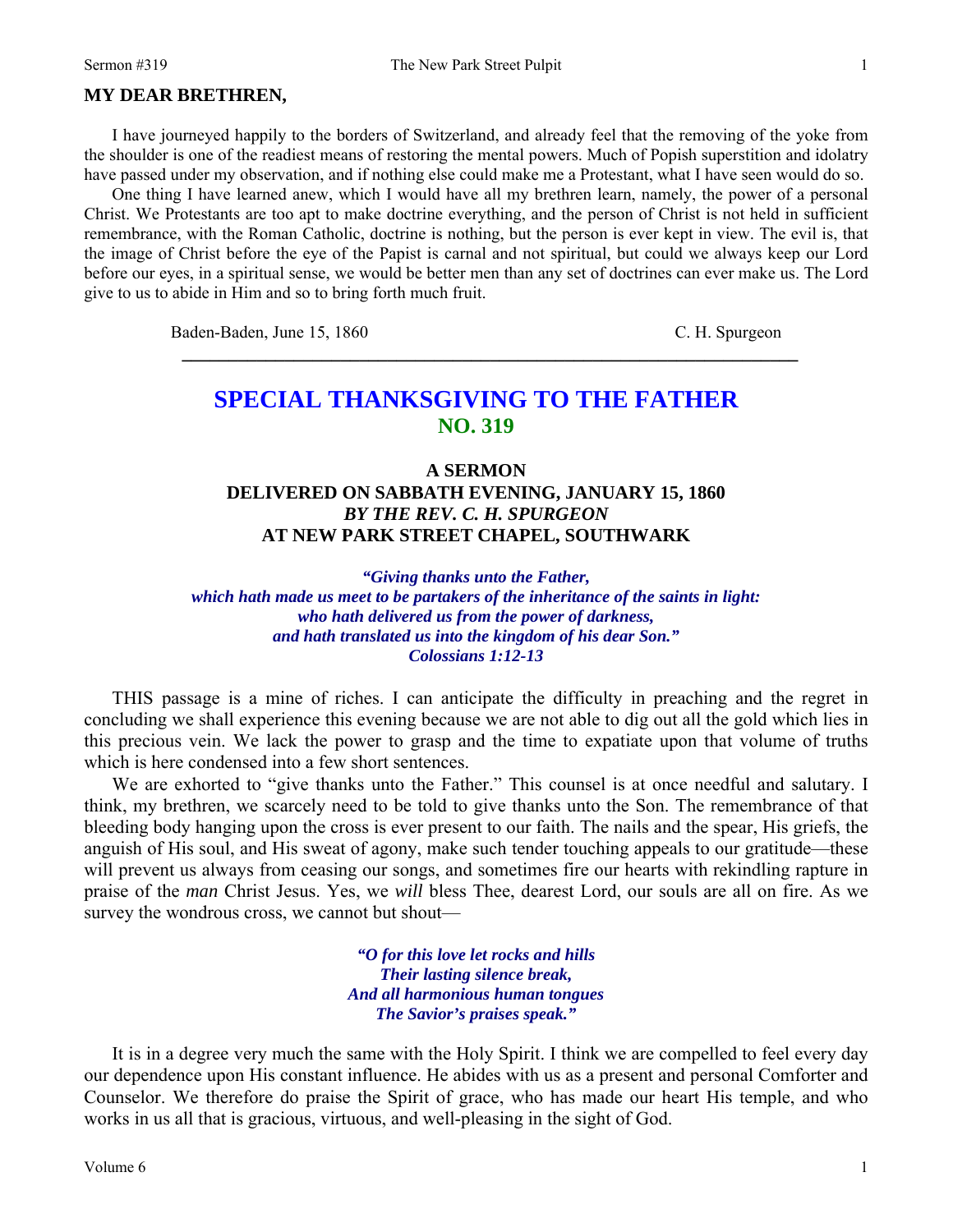If there be any one person in the Trinity whom we are more apt to forget than another in our praises, it is God the Father. In fact there are some who even get a wrong idea of Him, a slanderous idea of that God whose name is LOVE. They imagine that love dwelt in Christ, rather than in the Father, and that our salvation is rather due to the Son and the Holy Spirit, than to our Father God. Let us not be of the number of the ignorant, but let us receive this truth. We are as much indebted to the Father as to any other person of the Sacred Three. He as much and as truly loves us as any of the adorable Three Persons. He is as truly worthy of our highest praise as either the Son or the Holy Spirit.

A remarkable fact, which we should always bear in mind, is this—in the Holy Scriptures most of the operations which are set down as being the works of the Spirit, are in other Scriptures ascribed to God the Father. Do we say it is God the Spirit who quickens the sinner who is dead in sin? it is true, but you will find in another passage it is said, "The Father quickens whom he will." Do we say that the Spirit is the sanctifier, and that the sanctification of the soul is wrought by the Holy Spirit? You will find a passage in the opening of the epistle of St. Jude, in which it is said, "Sanctified by God the Father."

Now, how are we to account for this? I think it may be explained thus. God the Spirit comes from God the Father, and therefore whatever acts are performed by the Spirit are truly done by the Father, because He sends forth the Spirit. And again, the Spirit is often the instrument—though I say this not in any way to derogate from His glory—He is often the instrument with which the Father works.

It is the Father who says to the dry bones, live, it is the Spirit who, going forth with the divine Word, makes them live. The quickening is due as much to the Word as to the influence that went with the Word, and as the Word came with all the bounty of free grace and goodwill from the Father, the quickening is due to Him.

It is true that the seal on our hearts is the Holy Spirit, He is the seal, but it is the Eternal Father's hand that stamps the seal, the Father communicates the Spirit to seal our adoption. The works of the Spirit are, many of them, I repeat it again, attributed to the Father because He works in, through, and by the Spirit.

The works of the Son of God, I ought to observe are every one of them in intimate connection with the Father. If the Son comes into the world, it is because the Father sends Him, if the Son calls His people it is because His Father gave this people into His hands. If the Son redeems the chosen race, is not the Son Himself the Father's gift, and does not God send His Son into the world that we may live through Him?

So that the Father, the great Ancient of Days, is ever to be extolled, and we must never omit the full homage of our hearts to Him when we sing that sacred doxology,

### *"Praise Father, Son, and Holy Ghost."*

In order to excite your gratitude to God the Father tonight, I propose to dilate a little upon this passage, as God the Holy Spirit shall enable me. If you will look at the text, you will see two blessings in it. The first has regard *to the future,* it is a meetness for the inheritance of the saints in light. The second blessing, which must go with the first, for indeed it is the cause of the first, the effective cause, has relation to *the past*. Here we read of our deliverance from the power of darkness. Let us meditate a little upon each of these blessings, and then in the third place, I will endeavor to show *the relation which exists between the two.*

**I.** The first blessing introduced to our notice is this—"God the Father has made us meet to be partakers of the inheritance of the saints in light." It is a PRESENT BLESSING.

Not a mercy laid up for us in the covenant, which we have not yet received, but it is a blessing which every true believer already has in his hand. Those mercies in the covenant of which we have the earnest now while we wait for the full possession, are just as rich, and just as certain as those which have been already with abundant lovingkindness bestowed on us, but still they are not so precious in our enjoyment.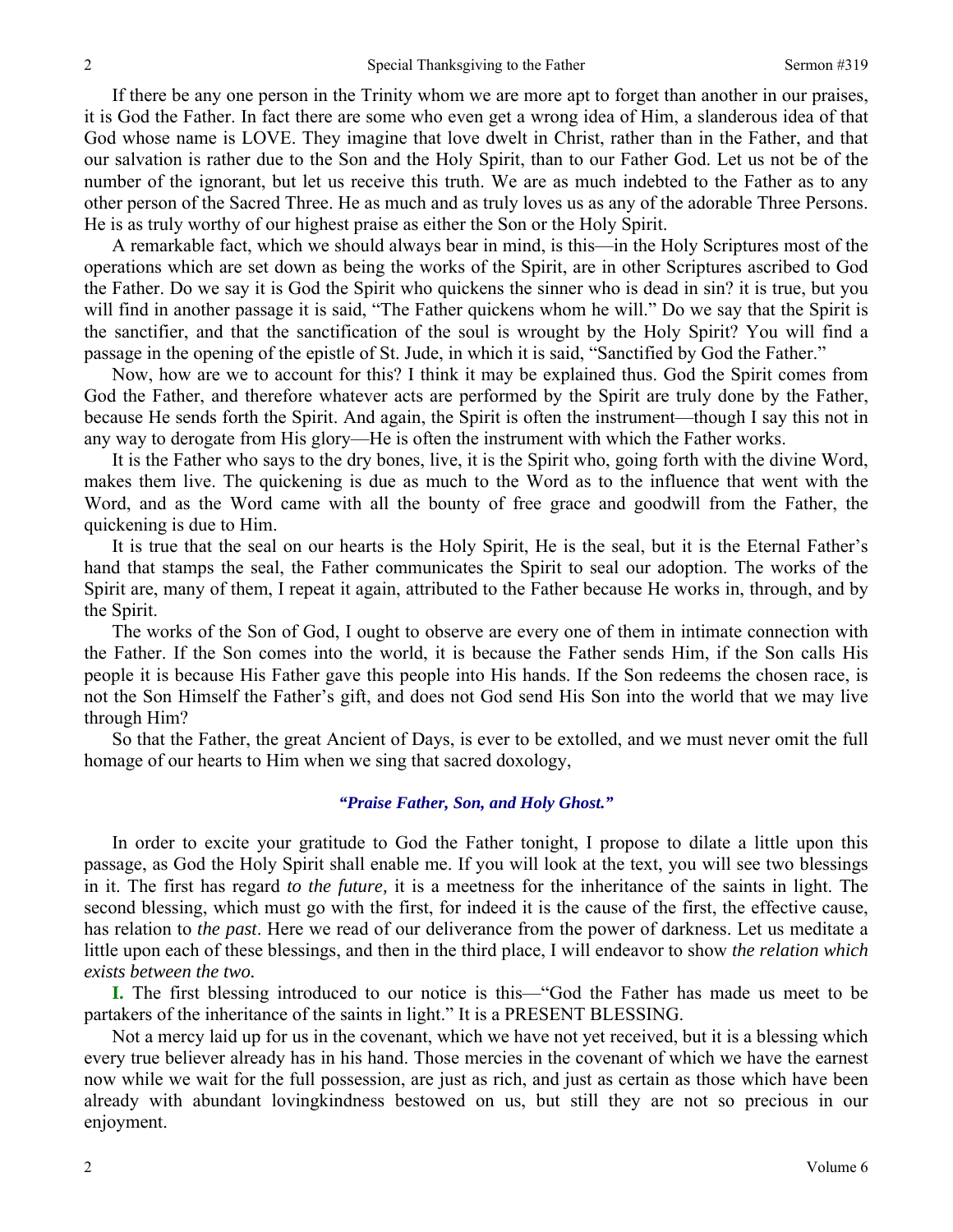The mercy we have in store, and in hand, is after all, the main source of our present comfort. And oh what a blessing this! "Made meet for the inheritance of the saints in light." The true believer is fit for heaven, he is meet to be a partaker of the inheritance—and that now, at this very moment. What does this mean? Does it mean that the believer is perfect, that he is free from sin?

No, my brethren, where shall you ever find such perfection in this world? If no man can be a believer but the perfect man, then what has the perfect man to believe? Could he not walk by sight? When he is perfect, he may cease to be a believer. No, brethren, it is not such perfection that is meant, although perfection is implied, and assuredly will be given as the result.

Far less does this mean that we have a right to eternal life from any doings of our own. We have a fitness for eternal life, a meetness for it, but we have no desert of it. We deserve nothing of God even now, in ourselves, but His eternal wrath and His infinite displeasure. What then, does it mean? Why, it means just this, we are so far meet that we are accepted in the Beloved, adopted into the family, and fitted by divine approbation to dwell with the saints in light.

There is a woman chosen to be a bride, she is fitted to be married, fitted to enter into the honorable state and condition of matrimony, but at present she has not on the bridal garment, she is not like the bride adorned for her husband. You do not see her yet robed in her elegant attire, with her ornaments upon her, but you know she is fitted to be a bride, she is received and welcomed as such in the family of her destination.

So Christ has chosen His church to be married to Him, she has not yet put on her bridal garment, and all that beautiful array in which she shall stand before the Father's throne, but notwithstanding, there is such a fitness in her to be the bride of Christ, when she shall have bathed herself for a little while, and lain for a little while in the bed of spices—there is such a fitness in her character, such a grace-given adaptation in her to become the royal bride of her glorious Lord, and to become a partaker of the enjoyments of bliss—that it may be said of the church as a whole, and of every member of it, that they are "meet for the inheritance of the saints in light."

The Greek word, moreover, bears some such meaning as this, though I cannot give the exact idiom, it is always difficult when a word is not used often. This word is only used twice that I am aware of, in the New Testament. The word may be employed for "suitable," or I think, "sufficient." "He hath made us meet"—sufficient—"to be partakers of the inheritance of the saints in light."

But I cannot give my idea without borrowing another figure. When a child is born, it is at once endowed with all the faculties of humanity. If those powers are awanting at first, they will not come afterwards. It has eyes, it has hands, it has feet, and all its physical organs. These of course are as it were in embryo. The senses though perfect at first, must be gradually developed, and the understanding gradually matured. It can see but little, it cannot discern distances; it can hear, but it cannot hear distinctly enough at first to know from what direction the sound comes; but you never find a new leg, a new arm, a new eye, or a new ear growing on that child.

Each of these powers will expand and enlarge, but still there is the whole man there at first, and the child is *sufficient* for a man. Let but God in His infinite providence cause it to feed, and give it strength and increase, it has *sufficient* for manhood. It does not want either arm or leg, nose or ear, you cannot make it grow a new member, nor does it require a new member either, all are there.

In like manner, the moment a man is regenerated, there is every faculty in his new creation that there shall be, even when he gets to heaven. It only needs to be developed and brought out, he will not have a new power, he will not have a new grace, he will have those which he had before, developed and brought out.

Just as we are told by the careful observer, that in the acorn there is in embryo every root, and every bough, and every leaf, of the future tree, which only requires to be developed and brought out in their fullness. So, in the true believer, there is a sufficiency or meetness for the inheritance of the saints in light. All that he requires is, not that a new thing should be implanted, but that that which God has put there in the moment of regeneration, shall be cherished and nurtured, and made to grow and increase, till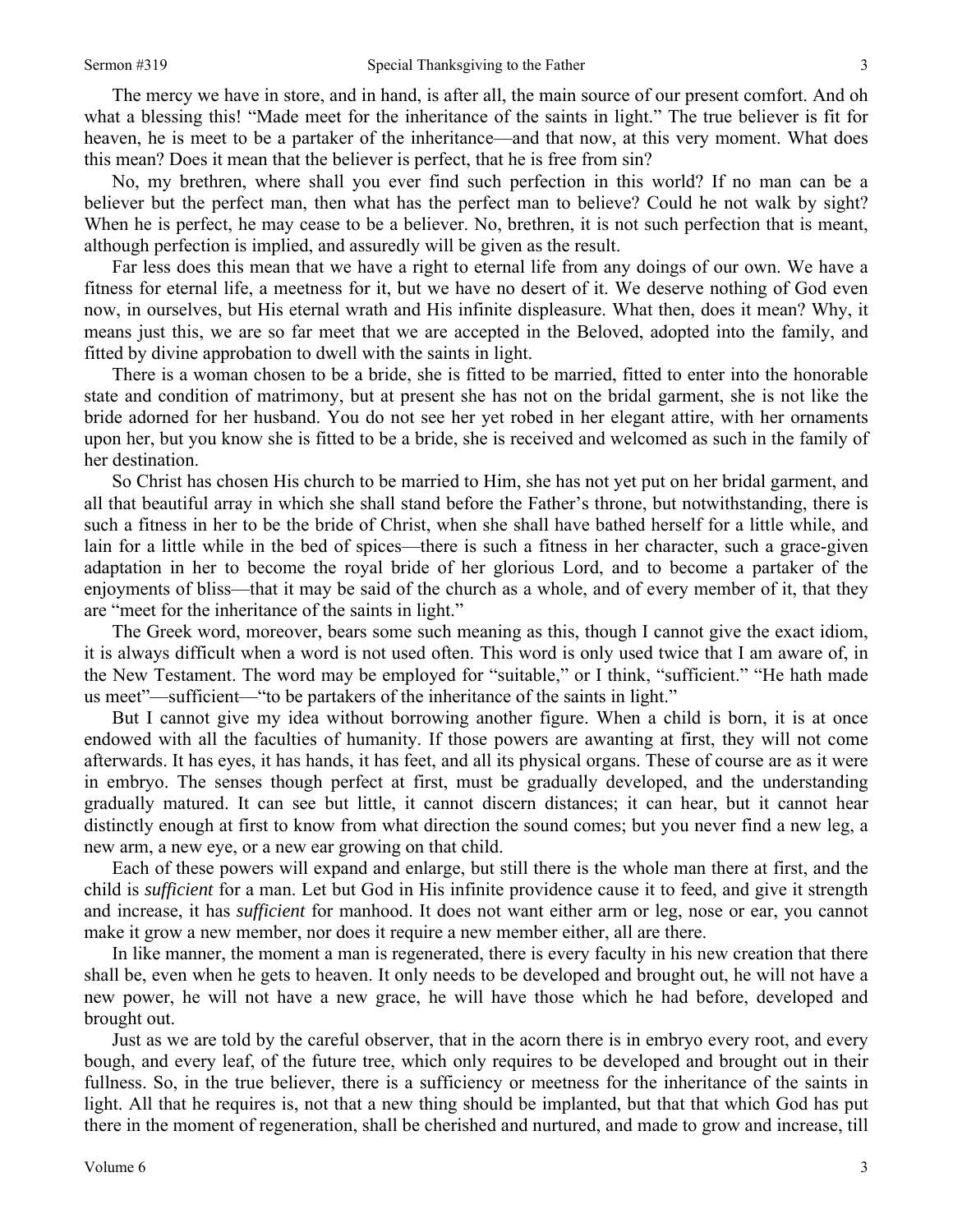it comes unto perfection and he enters into "the inheritance of the saints in light." This is, as near as I can give it to you, the exact meaning and literal interpretation of the text as I understand it.

But you may say to me, "In what sense is this meetness or fitness for eternal life the work of God the Father? Are we already made meet for heaven? How is this the Father's work?" Look at the text a moment and I will answer you in three ways.

What is heaven? We read it is an *inheritance*. Who are fit for an inheritance? Sons. Who makes us sons? "Behold what manner of love *the Father* hath bestowed upon us, that we should be called the sons of God." A son is fitted for an inheritance. The moment the son is born, he is fitted to be an heir. All that is wanted is that he shall grow up and be capable of possession. But he is fit for an inheritance at first. If he were not a son he could not inherit as an heir.

Now, as soon as ever we become sons we are meet to inherit. There is in us an adaptation, a power and possibility for us to have an inheritance. This is the prerogative of the Father, to adopt us into His family, and to "beget us again unto a lively hope by the resurrection of Jesus Christ from the dead." And do you not see that as adoption is really the meetness for inheritance, it is the Father who has "made us meet to be partakers of the inheritance of the saints in light"?

Again, heaven is an inheritance, but whose inheritance is it? It is an inheritance of the *saints*. It is not an inheritance of sinners, but of saints—that is, of the holy ones—of those who have been made saints by being sanctified. Turn then, to the epistle of Jude, and you will see at once who it is that sanctifies. You will observe the moment you fix your eye upon the passage that it is God the Father. In the first verse you read, "Jude, the servant of Jesus Christ, and brother of James, to them that are sanctified by God the Father."

It is an inheritance for saints, and who are saints? The moment a man believes in Christ, he may know himself to have bean truly set apart in the covenant decree, and he finds that consecration, if I may so speak, verified in his own experience, for he has now become "a new creature in Christ Jesus," separated from the rest of the world, and then it is manifest and made known that God has taken him to be His son forever.

The meetness which I must have, in order to enjoy the inheritance of the saints in light, is my becoming a son. God has made me and all believers sons, therefore we are meet for the inheritance, so then that meetness has come from the Father. How meetly therefore does the Father claim our gratitude, our adoration and our love!

You will however observe it is not merely said that heaven is the inheritance of the saints, but that it is "the inheritance of the saints *in light."* So the saints dwell in light—the light of knowledge, the light of purity, the light of joy, the light of love, pure ineffable love, the light of everything that is glorious and ennobling.

There they dwell, and if I am to appear meet for that inheritance, what evidence must I have? I must have light shining into my soul. But where can I get it? Do I not read that "every good gift and every perfect gift is from above, and cometh down"—yea verily, but from whom? From the Spirit? No— "from the Father of lights, with whom is no variableness, neither shadow of turning." The preparation to enter into the inheritance in light is light, and light comes from the Father of lights, therefore my meetness, if I have light in myself, is the work of the Father, and I must give Him praise.

Do you see then, that as there are three words used here—"the *inheritance* of the *saints* in *light,"* so we have a threefold meetness? We are adopted and made sons. God has sanctified us and set us apart. And then, again, He has put light into our hearts. All this, I say, is the work of the Father, and in this sense, we are "meet to be partakers of the inheritance of the saints in light."

A few general observations here. Brethren, I am persuaded that if an angel from heaven were to come tonight and single out any one believer from the crowd here assembled, there is not one believer that is unfit to be taken to heaven. You may not be ready to be taken to heaven now, that is to say, if I foresaw that you were going to live, I would tell you you were unfit to die, in a certain sense.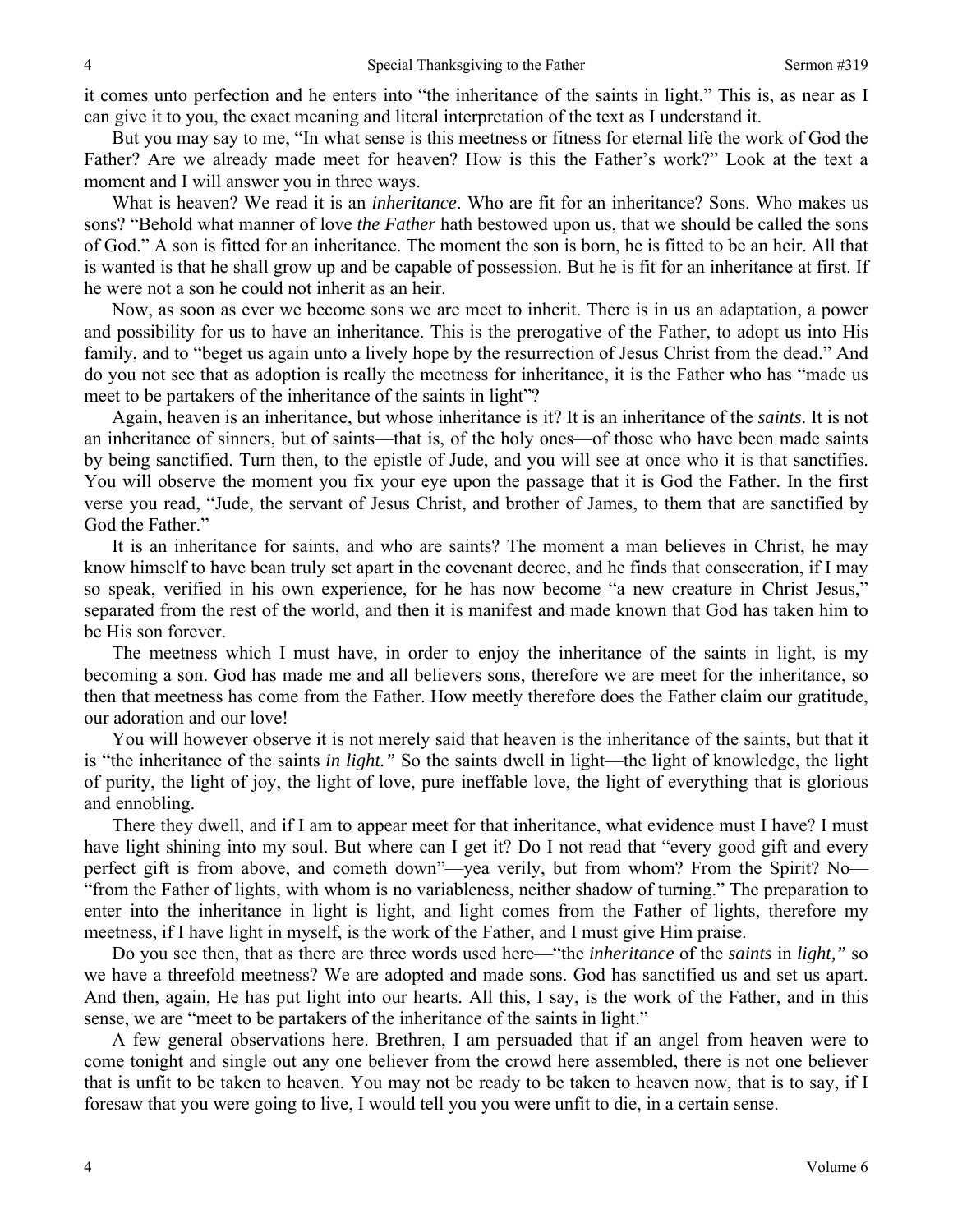But were you to die now in your pew, if you believe in Christ, you are fit for heaven. You have a meetness even now which would take you there at once, without being committed to purgatory for a season. You are even now fit to be "partakers of the inheritance of the saints in light." You have but to gasp out your last breath and you shall be in heaven, and there shall not be one spirit in heaven more fit for heaven than you, nor one soul more adapted for the place than you are. You shall be just as fitted for its element as those who are nearest to the eternal throne.

Ah! this makes the heirs of glory think much of God the Father. When we reflect, my brethren, upon our state by nature, and how fit we are to be firebrands in the flames of hell—yet to think that we are this night, at this very moment if JEHOVAH willed it, fit to sweep the golden harps with joyful fingers, that this head is fit this very night to wear the everlasting crown, that these loins are fit to be girded with that fair white robe throughout eternity, I say, this makes us think gratefully of God the Father, this makes us clap our hands with joy and say, "Thanks be unto God the Father, who hath made us meet to be partakers of the inheritance of the saints in light."

Do you not remember the penitent thief? It was but a few minutes before that he had been cursing Christ. I doubt not that he had joined with the other, for it is said, *"They* that were crucified with him reviled him." Not one, but both, *they* did it. And then a gleam of supernatural glory lit up the face of Christ, and the thief saw and believed. And Jesus said unto him, "Verily I say unto thee, this day," though the sun is setting, *"this day* shalt thou be with me in paradise." No long preparation required, no sweltering in purifying fires.

And so shall it be with us. We may have been in Christ Jesus to our own knowledge but three weeks, or we may have been in Him for ten years, or threescore years and ten—the date of our conversion makes no difference in our meetness for heaven, in a certain sense. True indeed the older we grow the more grace we have tasted, the riper we are becoming, and the fitter to be housed in heaven, but that is in another sense of the word—the Spirit's meetness which He gives.

But with regard to that meetness which the Father gives, I repeat, the blade of corn, the blade of gracious wheat that has just appeared above the surface of conviction, is as fit to be carried up to heaven as the full-grown corn in the ear. The sanctification wherewith we are sanctified by God the Father is not progressive, it is complete at once, we are now adapted for heaven, now fitted for it, and we shall be by and by completely ready for it, and shall enter into the joy of our Lord.

Into this subject I might have entered more fully, but I have not time. I am sure I have left some knots untied, and you must untie them if you can yourselves, and let me recommend you to untie them on your knees—the mysteries of the kingdom of God are studied much the best when you are in prayer.

**II.** The second mercy is A MERCY THAT LOOKS BACK.

We sometimes prefer the mercies that look forward, because they unfold such a bright prospect.

#### *"Sweet fields beyond the swelling flood."*

But here is a mercy that looks backward, turns its back, as it were, on the heaven of our anticipation, and looks back on the gloomy past, and the dangers from which we have escaped. Let us read the account of it—"Who hath delivered us from the power of darkness, and hath translated us into the kingdom of His dear Son." This verse is an explanation of the preceding, as we shall have to show in a few minutes. But just now let us survey this mercy by itself.

Ah! my brethren, what a description have we here of what matter of men we used to be. We *were* under "the power of darkness." Since I have been musing on this text, I have turned these words over and over in my mind—"the power of darkness!" It seems to me one of the most awful expressions that man ever attempted to expound. I think I could deliver a discourse from it, if God the Spirit helped me, which might make every bone in your body shake. "The power of darkness!"

We all know that there is a *moral* darkness which exercises its awful spell over the mind of the sinner. Where God is unacknowledged the mind is void of judgment. Where God is un-worshipped the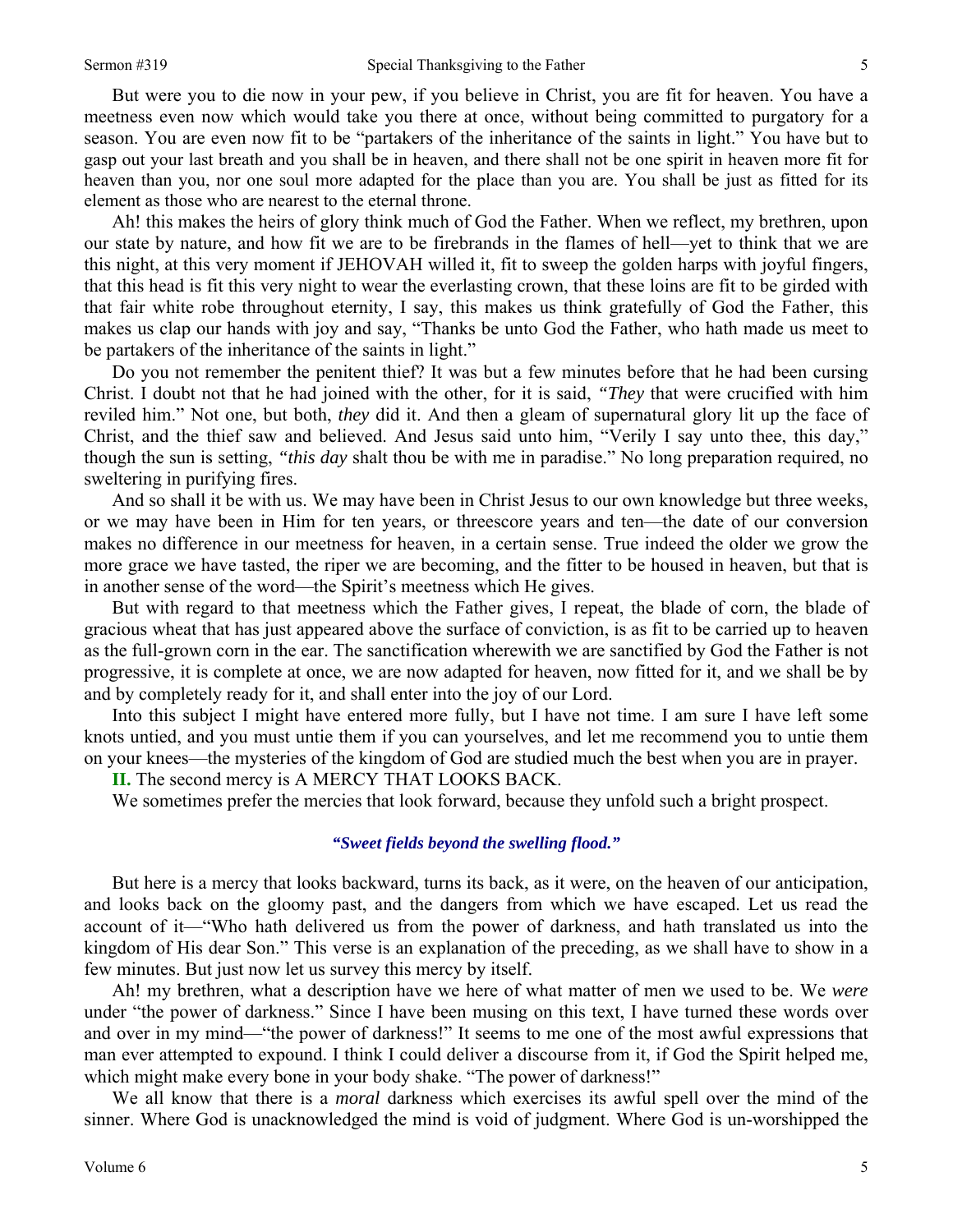heart of man becomes a ruin. The chambers of that dilapidated heart are haunted by ghostly fears and degraded superstitions. The dark places of that reprobate mind are tenanted by vile lusts and noxious passions, like vermin and reptiles, from which in open daylight we turn with disgust. And even *natural* darkness is tremendous. In the solitary confinement which is practiced in some of our penitentiaries the very worst results would be produced if the treatment were prolonged.

If one of you were to be taken tonight and led into some dark cavern, and left there, I can imagine that for a moment, not knowing your fate, you might feel a childlike kind of interest about it—there might be perhaps a laugh as you found yourselves in the dark, there might for the moment, from the novelty of the position, be some kind of curiosity excited. There might, perhaps, be a flush of silly joy.

In a little time you might endeavor to compose yourself to sleep, possibly you might sleep, but if you should awake, and still find yourself down deep in the bowels of earth, where never a ray of sun or candle light could reach you, do you know the next feeling that would come over you? It would be a kind of idiotic thoughtlessness. You would find it impossible to control your desperate imagination. Your heart would say, "O God I am alone, alone, alone, in this dark place." How would you cast your eyeballs all around, and never catching a gleam of light, your mind would begin to fail.

Your next stage would be one of increasing terror. You would fancy that you saw something, and then you would cry, "Ah! I would I could see something, were it foe or friend!" You would feel the dark sides of your dungeon. You would begin to "scribble on the walls," like David before king Achish. Agitation would cease hold upon you, and if you were kept there much longer, delirium and death would be the consequence.

We have heard of many who have been taken from the penitentiary to the lunatic asylum, and the lunacy is produced partly by the solitary confinement, and partly by the darkness in which they are placed. In a report lately written by the Chaplain of Newgate, there are some striking reflections upon the influence of darkness in a way of *discipline*.

Its first effect is to shut the culprit up to his own reflections, and make him realize his true position in the iron grasp of the outraged law. I think the man that has defied his keepers, and come in there cursing and swearing, when he has found himself alone in darkness, where he cannot even hear the rattling of carriages along the streets, and can see no light whatever, is presently cowed, he gives in, he grows tame. "The power of darkness" literally is something awful.

If I had time, I would enlarge upon this subject. We cannot properly describe what "the power of darkness" is, even in this world. The sinner is plunged into the darkness of his sins, and he sees nothing, he knows nothing. Let him remain there a little longer, and that joy of curiosity, that hectic joy which he now has in the path of sin, will die away and there will come over him a spirit of slumber. Sin will make him drowsy, so that he will not hear the voice of the ministry, crying to him to escape for his life.

Let him continue in it, and it will by and by make him spiritually an idiot. He will become so set in sin, that common reason will be lost on him. All the arguments that a sensible man will receive, will be only wasted on him. Let him go on, and he will proceed from bad to worse, till he acquires the raving mania of a desperado in sin, and let death step in, and the darkness will have produced its full effect, he will come into the delirious madness of hell. Ah! it needs but the power of sin to make a man more truly hideous than human thought can realize, or language paint. Oh "the power of darkness!"

Now, my brethren, all of us were under this power once. It is but a few months—a few weeks with some of you—since you were under the power of darkness and of sin. Some of you had only got as far as the curiosity of it, others had got as far as the sleepiness of it, a good many of you had got as far as the apathy of it, and I do not know but some of you had got almost to the terror of it. You had so cursed and swore, so yelled you out your blasphemies, that you seemed to be ripening for hell, but praised and blessed be the name of the Father, He has "translated you from the power of darkness, into the kingdom of his dear Son."

Having thus explained this term, "the power of darkness," to show you what you were, let us take the next word, "and hath translated us." What a singular word this—"translated"—is. I dare say you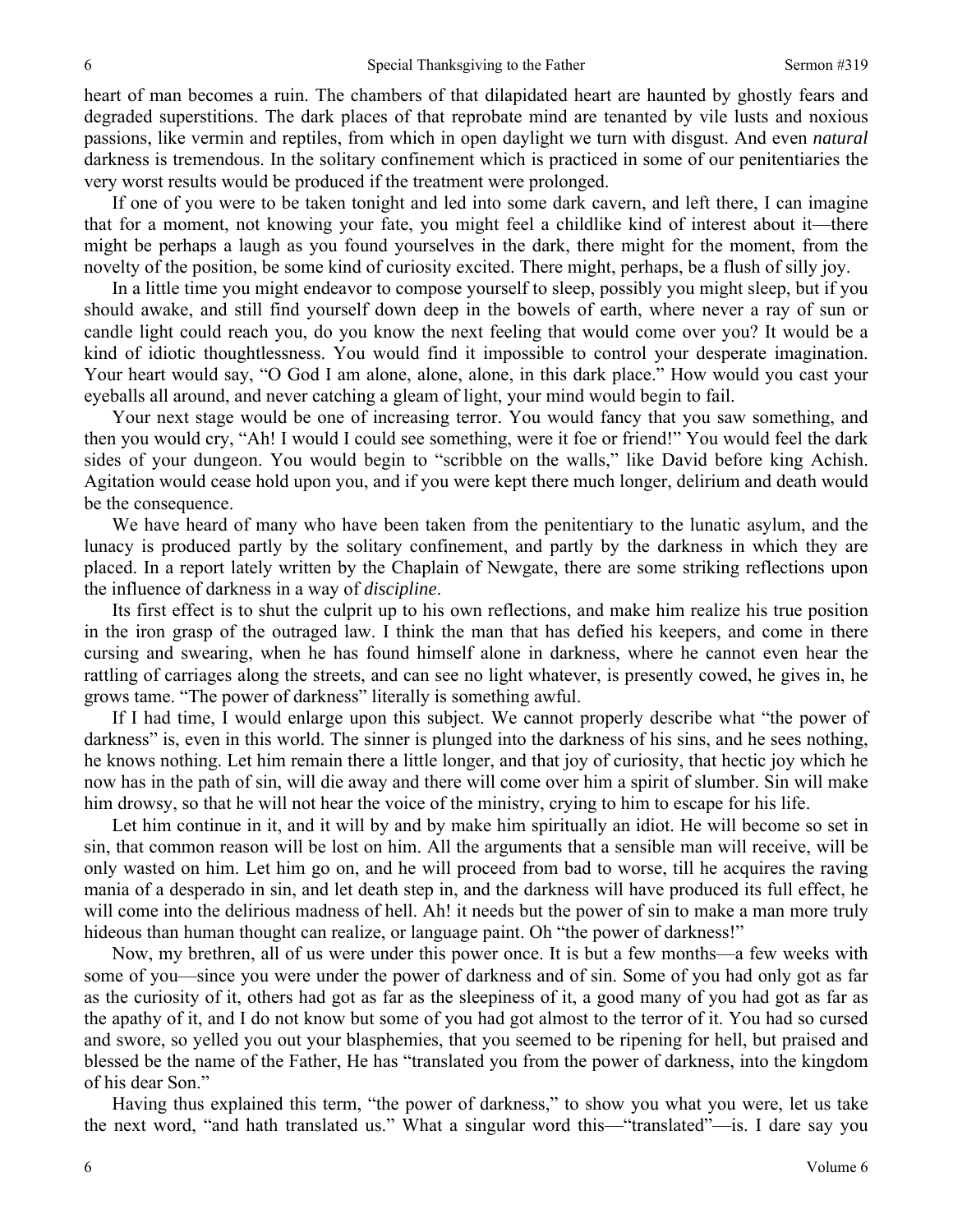think it means the process by which a word is interpreted, when the sense is retained, while the expression is rendered in another language. That is one meaning of the word "translation," but it is not the meaning here.

The word is used by Josephus in this sense—the taking away of a people who have been dwelling in a certain country, and planting them in another place. This is called a translation. We sometimes hear of a bishop being translated or removed from one see to another. Now, if you want to have the idea explained, give me your attention while I bring out an amazing instance of a great translation.

The children of Israel were in Egypt under taskmasters that oppressed them very sorely, and brought them into iron bondage. What did God do for these people? There were two millions of them. He did not temper the tyranny of the tyrant, He did not influence his mind, to give them a little more liberty, but He translated His people, He took the whole two millions bodily, with a high hand and outstretched arm, and led them through the wilderness, and translated them into the kingdom of Canaan, and there they were settled.

What an achievement was that, when, with their flocks and their herds, and their little ones, the whole host of Israel went out of Egypt, crossed the Jordan, and came into Canaan! My dear brethren, the whole of it was not equal to the achievement of God's powerful grace, when He brings one poor sinner out of the region of sin into the kingdom of holiness and peace.

It was easier for God to bring Israel out of Egypt, to split the Red Sea, to make a highway through the pathless wilderness, to drop manna from heaven, to send the whirlwind to drive out the kings, it was easier for Omnipotence to do all this, than to translate one man from the power of darkness into the kingdom of His dear Son. This is the grandest achievement of Omnipotence.

The sustenance of the whole universe, I do believe, is even less than this—the changing of a bad heart, the subduing of an iron will. But thanks be unto the Father, He has done all that for you and for me. He has brought us out of darkness, He has translated us, taken up the old tree that has struck its roots never so deep—taken it up, blessed be God, roots and all, and planted it in a goodly soil. He had to cut the top off, it is true—the high branches of our pride, but the tree has grown better in the new soil than it ever did before. Who ever heard of moving so huge a plant as a man who has grown fifty years old in sin?

Oh! what wonders has our Father done for us! He has taken the wild leopard of the wood, tamed it into a lamb, and purged away its spots. He has regenerated the poor Ethiop—oh, how black we were by nature—our blackness was more than skin deep, it went to the center of our hearts, but blessed be His name, He has washed us white, and is still carrying on the divine operation, and He will yet completely deliver us from every taint of sin, and will finally bring us into the kingdom of His dear Son. Here then, in the second mercy, we discern from what we were delivered, and how we were delivered—God the Father hath "translated" us.

But where are we now? Into what place is the believer brought, when he is brought out of the power of darkness? He is brought into the kingdom of God's dear Son. Into what other kingdom would the Christian desire to be brought? Brethren, a republic may sound very well in theory, but in spiritual matters, the last thing we want is a republic.

We want a kingdom. I love to have Christ an absolute Monarch in the heart, I do not want to have a doubt about it. I want to give up all my liberty to Him, for I feel that I never shall be free till my selfcontrol is all gone, that I shall never have my will truly free till it is bound in the golden fetters of His sweet love.

We are brought into a kingdom—He is Lord and Sovereign, and He has made us "kings and priests unto our God," and we shall reign with Him. The proof that we are in this kingdom must consist in our obedience to our king. Here perhaps, we may raise many causes and questions, but surely we can say after all, though we have offended our King many times, yet our heart is loyal to Him.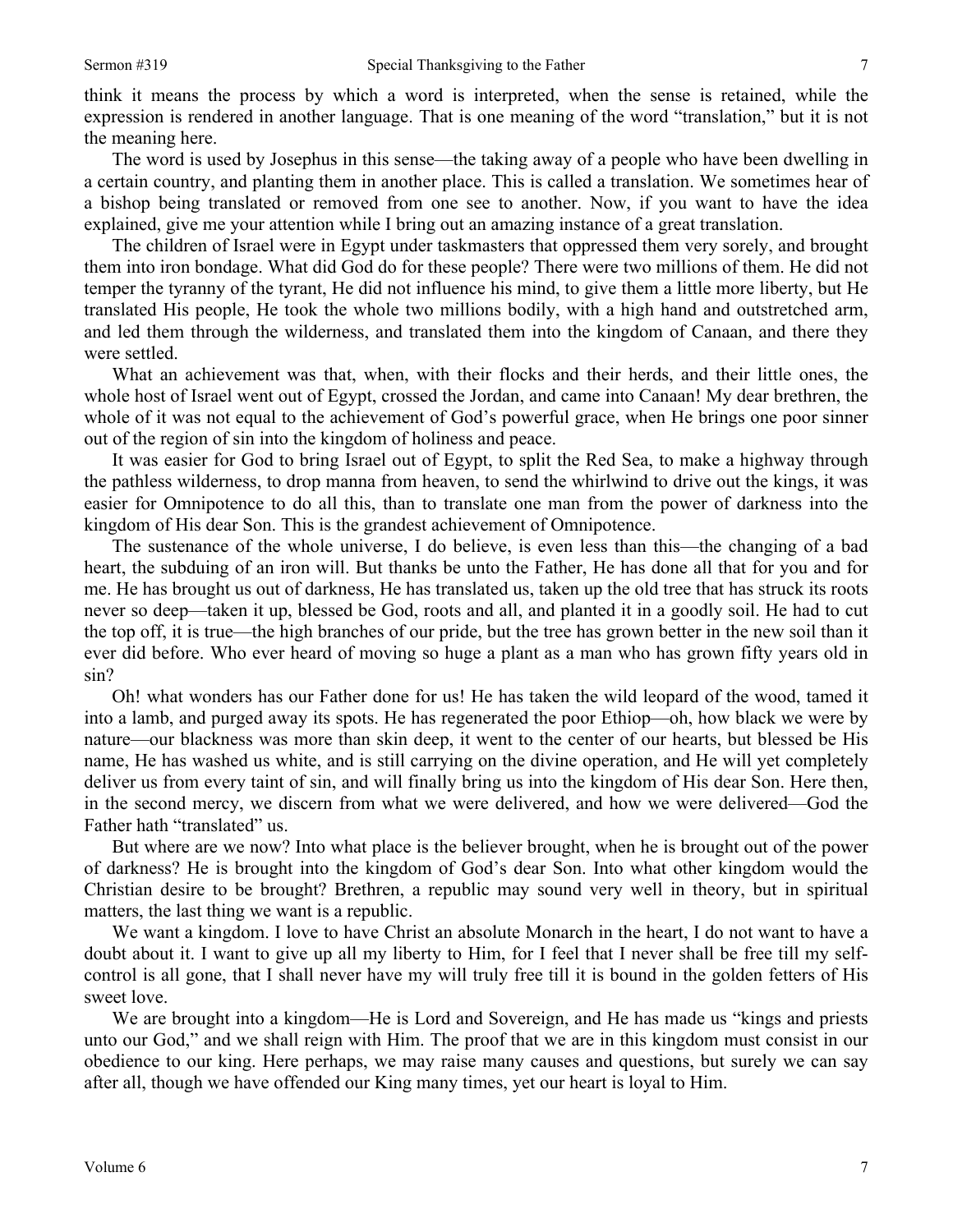"Oh, Thou precious Jesus! we would obey Thee, and yield submission to every one of Thy laws, our sins are not willful and beloved sins, but though we fall we can truly say that we would be holy as Thou art holy, our heart is true towards Thy statutes, Lord, help us to run in the way of Thy commandments."

So, you see, this mercy which God the Father has given to us, this second of these present mercies, is, that he hath "translated us out of the power of darkness into the kingdom of his dear Son." This is the Father's work. Shall we not love God the Father from this day forth? Will we not give Him thanks and sing our hymns to Him, and exalt and triumph in His great name?

**III.** Upon the third point, I shall be as brief as possible, it is to SHOW THE CONNECTION BETWEEN THE TWO VERSES.

When I get a passage of Scripture to meditate upon, I like, if I can, to see its drift, then I like to examine its various parts, and see if I can understand each separate clause, and then I want to go back again and see what one clause has to do with another. I looked and looked again at this text, and wondered what connection there could be between the two verses. "Giving thanks unto God the Father, who hath made us meet to be partakers of the inheritance of the saints in light." Well, that is right enough, we can see how this is the work of God the Father, to make us meet to go to heaven.

But has the next verse, the thirteenth, anything to do with our meetness?—"Who hath delivered us from the power of darkness, and hath translated us into the kingdom of his dear Son." Well, I looked it over, and I said I will read it in this way. I see the twelfth verse tells me that the inheritance of heaven is the inheritance of light. Is heaven light? Then I can see my meetness for it as described in the thirteenth verse—He hath delivered me from the power of darkness. Is not that the same thing? If I am delivered from the power of darkness, is not that being made meet to dwell in light? If I am now brought out of darkness into light and am walking in the light, is not that the very meetness which is spoken of in the verse before?

Then I read again. It says they are saints. Well, the saints are a people that obey the Son. Here is my meetness then in the thirteenth verse, where it says "He hath translated me from the power of darkness into the kingdom of his dear Son." So that I not only have the light, but the sonship too, for I am in "the kingdom of his dear Son."

But how about the inheritance? Is there anything about that in the thirteenth verse? It is an inheritance, shall I find anything about a meetness for it there? Yes, I find that I am in the kingdom of His dear Son. How came Christ to have a kingdom? Why, by inheritance. Then it seems I am in His inheritance, and if I am in His inheritance here, then I am meet to be in it above, for I am in it already. I am even now part of it and partner of it, since I am in the kingdom which He inherits from His Father, and therefore there is the meetness.

I do not know whether I have put this plainly enough before you. If you will be kind enough to look at your Bible, I will just recapitulate. You see, heaven is a place of light, when we are brought out of darkness, that, of course, is the meetness for light. It is a place for sons, when we are brought into the kingdom of God's dear Son, we are of course made sons, so that there is the meetness for it. It is an inheritance, and when we are brought into the inherited kingdom of God's dear Son, we enjoy the inheritance now, and consequently are fitted to enjoy it forever.

Having thus shown the connection between these verses, I propose now to close with a few general observations. I like so to expound the Scripture that we can draw some practical inferences from it. Of course the first inference is this, let us from this night forward never omit God the Father in our praises. I think I have said this already six times over in the sermon. Why I am repeating it so often is so that we may never forget it.

Martin Luther said he preached upon justification by faith every day in the week, and then the people would not understand. There are some truths, I believe, that need to be said over and over again, either because our silly hearts will not receive, or our treacherous memories will not hold them. Sing, I beseech you, habitually, the praises of the Father in heaven, as you do the praises of the Son hanging upon the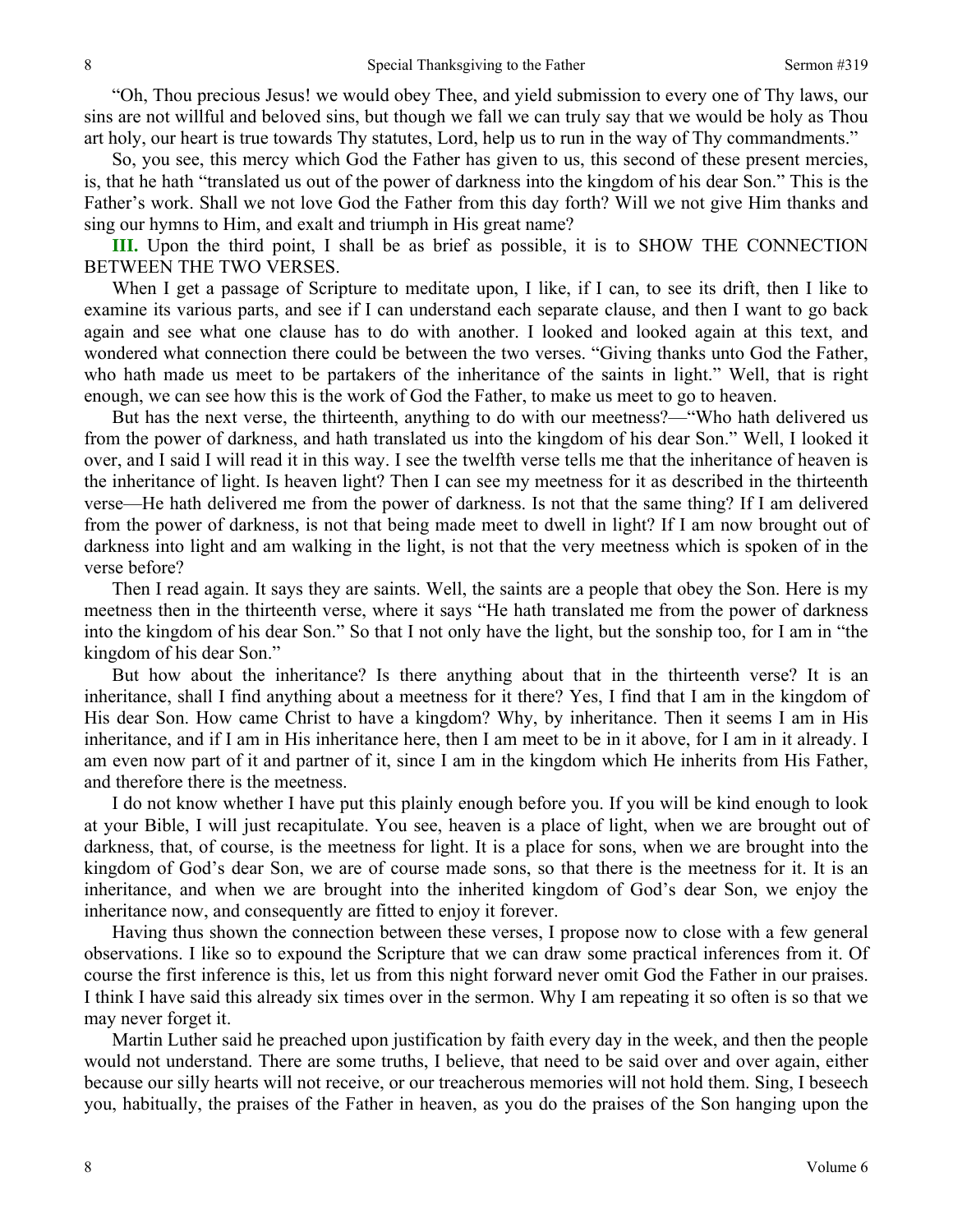Yet another inference arises. Brothers and sisters, are you conscious tonight that you are not now what you once were? Are you sure that the power of darkness does not now rest upon you, that you love divine knowledge, that you are panting after heavenly joys? Are you sure that you have been "translated into the kingdom of God's dear Son"? Then never be troubled about thoughts of death, because, come death whenever it may, you are meet to be a "partaker of the inheritance of the saints in light."

Let no thought distress you about death's coming to you at an unseasonable hour. Should it come tomorrow, should it come now, if your faith is fixed on nothing less than Jesus' blood and righteousness, you shall see the face of God with acceptance.

I have that consciousness in my soul, by the witness of the Holy Spirit, of my adoption into the family of God, that I feel that though I should never preach again, but should lay down my body and my charge together, ere I should reach my home, and rest in my bed, "I know that my Redeemer liveth," and more, that I should be a "partaker of the inheritance of the saints in light."

It is not always that one feels that, but I would have you never rest satisfied till you do, till you know your meetness, till you are conscious of it, until, moreover, you are panting to be gone, because you feel that you have powers which never can be satisfied short of heaven—powers which heaven only can employ.

One more reflection lingers behind. There are some of you here that cannot be thought by the utmost charity of judgment, to be "meet for the inheritance of the saints in light." Ah! if a wicked man should go to heaven without being converted, heaven would be no heaven to him. Heaven is not adapted for sinners, it is not a place for them.

If you were to take a Khoikhoi who has long dwelt at the equator up to where the Esquimaux are dwelling, and tell him that you would show him the aurora, and all the glories of the North Pole, the poor wretch could not appreciate them, he would say, "It is not the element for me, it is not the place where I could rest happy!"

And if you were to take, on the other hand, some dwarfish dweller in the north, down to the region where trees grow to a stupendous height, and where the spices give their balmy odors to the gale, and bid him live there under the torrid zone, he could enjoy nothing, he would say, "This is not the place for me, because it is not adapted to my nature."

Or if you were to take the vulture, that has never fed on anything but carrion, and put it into the noblest dwelling you could make for it, and feed it with the daintiest meals, it would not be happy because it is not food that is adapted for it.

And you, sinner, you are nothing but a carrion vulture, nothing makes you happy but sin, you do not want too much psalm singing, do you? Sunday is a dull day to you, you like to get it over, you do not care about your Bible, you would as soon there should be no Bible at all. You find that going to a meeting house or a church is very dull work indeed.

Oh, then you will not be troubled with that in eternity, do not agitate yourself. If you love not God, and die as you are, you shall go to your own company, you shall go to your jolly mates, you shall go to your good fellows, those who have been your mates on earth shall be your mates forever, but you shall go to the Prince of those good fellows, unless you repent and be converted. Where God is you cannot come. It is not an element suited to you. As well place a bird at the bottom of the sea, or a fish in the air, as place an ungodly sinner in heaven.

What is to be done then? You must have a new nature. I pray God to give it to you. Remember if now you feel your need of a Savior, that is the beginning of the new nature. "Believe on the Lord Jesus Christ," cast yourselves simply on Him, trust in nothing but His blood, and then the new nature shall be expanded, and you shall be made meet by the Holy Spirit's operations to be a "partaker of the inheritance of the saints in light."